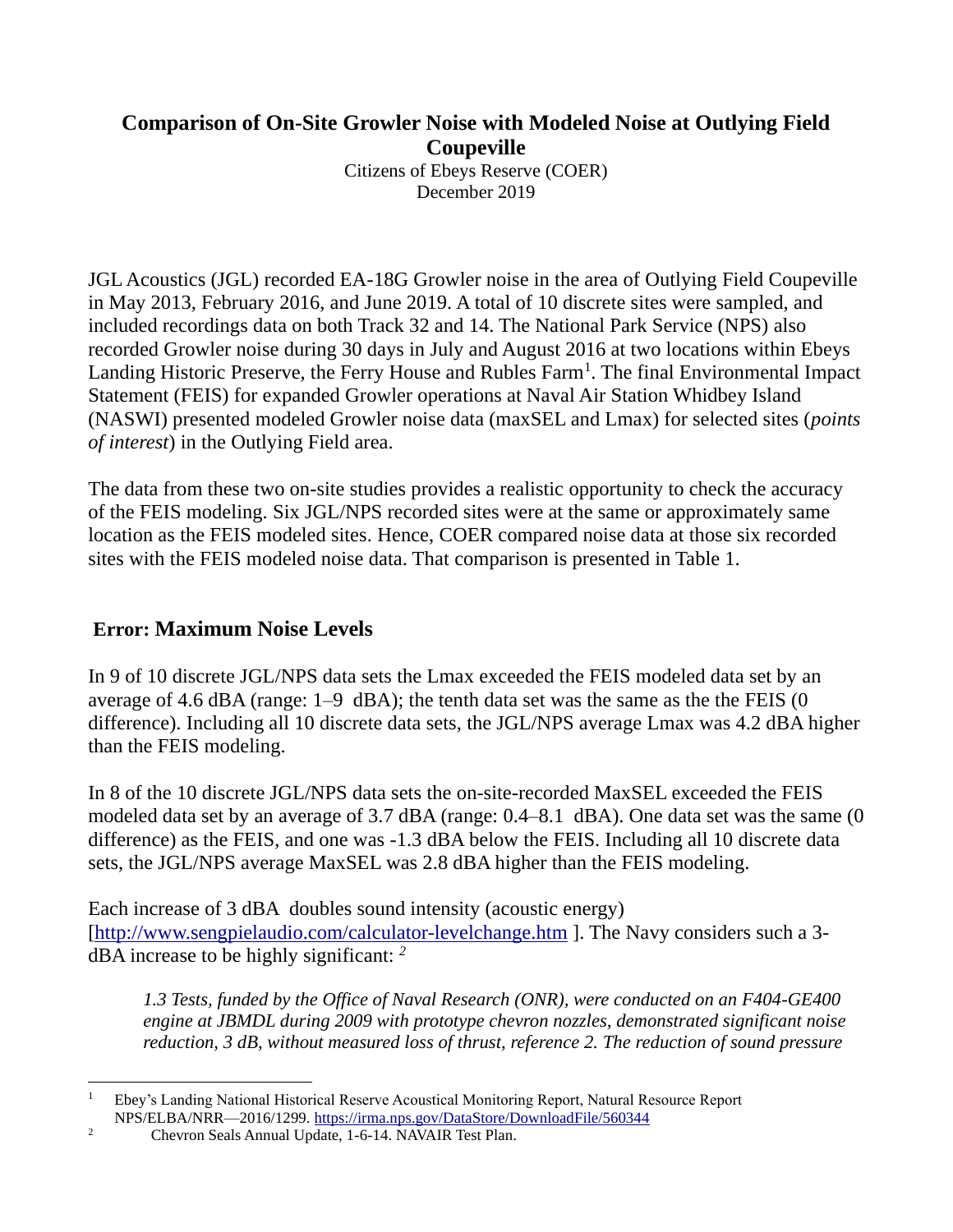*levels by 3 dB is significant as it allows for double the exposure time, table 1-2, and represents a perceived reduction in loudness of 18.8%, table 1-3*

| Decibel Level (dB)<br>Permitted<br><i>Exposure Time</i> | Decibel Level<br>$(d)$ Permitted<br><i>Exposure Time</i> |
|---------------------------------------------------------|----------------------------------------------------------|
| 121                                                     | 7 sec                                                    |
| 118                                                     | 14.1 sec                                                 |
| 112                                                     | 56.3 sec                                                 |
| 109                                                     | 1 min 52.5 sec                                           |
| 106                                                     | 3 min 45 sec                                             |
| 10 <sub>3</sub>                                         | 7 min 30 sec                                             |
| 100                                                     | 15 min                                                   |
|                                                         | $30 \text{ min}$                                         |

*Table 1-2: Exposure Time by Decibel Level* 

The modeling MaxSEL under-estimate of (average, 2.8–3.7 dBA) is, per the Navy, a significant error that increases the acoustic impacts on humans and wildlife. Likewise, given that each increase of 10 dBA doubles loudness, the modeled Lmax under-estimate of 4.2 dBA understates loudness impacts by nearly 50%. Hence the FEIS modeling seems to have understated noise and the impact analysis, all based on that modeled data, falls short.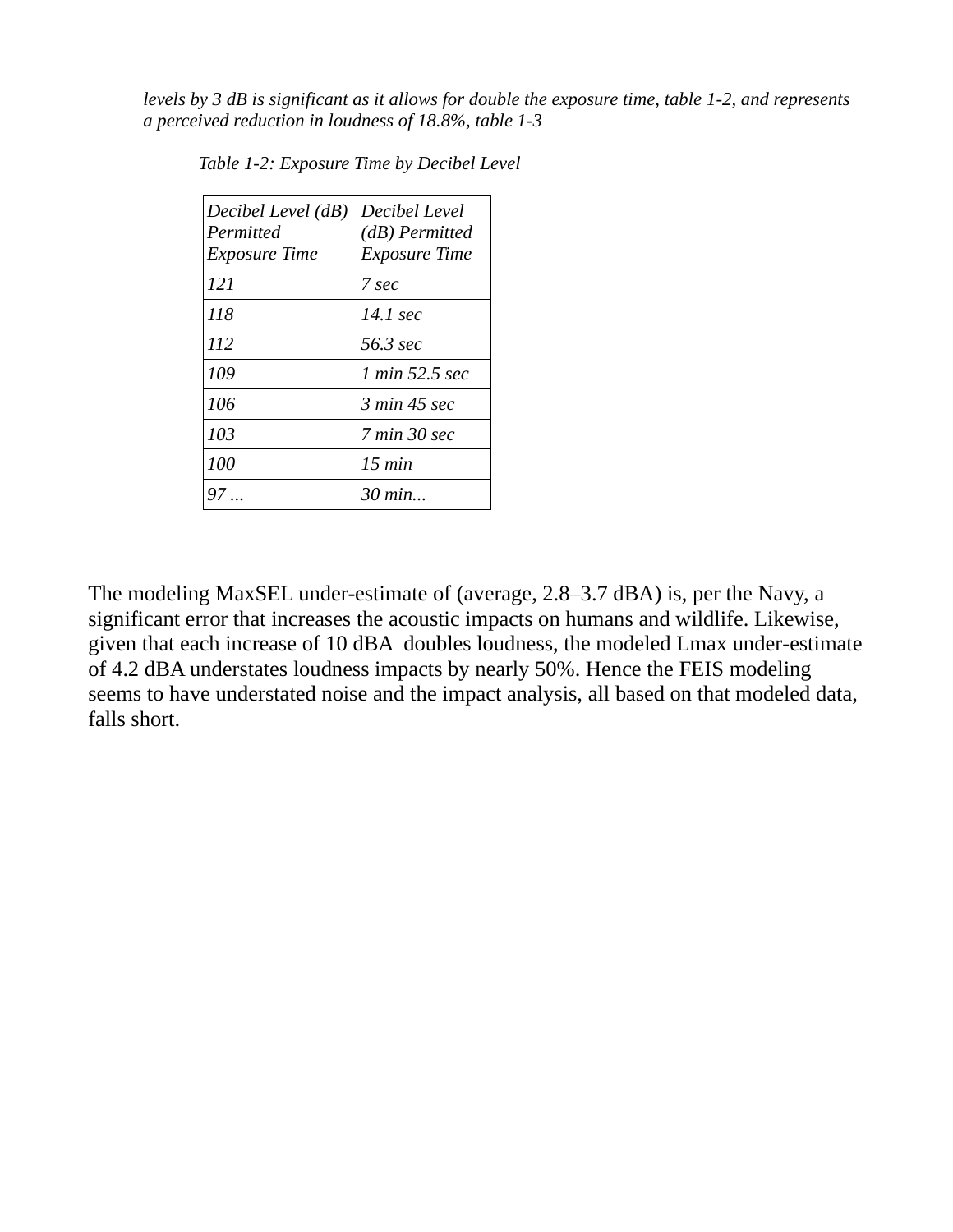**Table 1.--Comparison of the EIS modeled Lmax and MaxSEL data at points of interest compared with on-site noise recordings taken for the National Park Service and by JGL Acoustics for Citizens of Ebeys Reserve. <sup>a</sup>**

| <b>FEIS Point of</b><br><b>Interest Site [site#]</b> | <b>Track</b><br># | <b>FEIS:</b><br><b>Modeled Data</b>                                | <b>JGL</b> or NPS site (dBA)<br>[Differnce: FEIS minus JGL or NPS] |                              |                              |                                              |  |
|------------------------------------------------------|-------------------|--------------------------------------------------------------------|--------------------------------------------------------------------|------------------------------|------------------------------|----------------------------------------------|--|
|                                                      | (dBA)             |                                                                    | <b>JGL: May</b><br>2013                                            | NPS:<br>Summer 2015          | JGL: Feb.<br>2016            | <b>JGL: June</b><br>2019                     |  |
|                                                      |                   | Sites where FEIS and JGL or NPS (2015) are about the same location |                                                                    |                              |                              |                                              |  |
| <b>Rhododendron Park</b><br>[FEIS: P04]              | 32                | Lmax: 105<br>MaxSEL: 111                                           | 114 $[+9]$<br>118 $[+7]$                                           |                              | 113 $[+8]$<br>119.1 $[+8.1]$ |                                              |  |
| Admirals $& Byrd^b$<br>[FEIS: R06]                   | 32                | Lmax: 117<br>MaxSEL: 120                                           |                                                                    |                              | 118 $[+1]$<br>120.4 $[-0.4]$ | 119 $[+2]$<br>$122.7$ [+2.7]                 |  |
| Long Pt. Manor<br>[FEIS: PR15]                       | 14                | Lmax: 103<br>MaxSEL: 109                                           |                                                                    |                              |                              | 111 $[+8]$<br>109.0 [0]                      |  |
| <b>Reuble Farm</b><br>[FEIS: PP17]                   | 32                | Lmax: $110$<br><b>MaxSEL</b> : 115                                 | 115 <sup>c</sup><br>$[+5]$<br>$[-2.9]$<br>117.9                    | 113 $[+3]$<br>117.2 $[-2.2]$ |                              | 110 <sup>c</sup><br>[0]<br>113.7<br>$[-1.3]$ |  |
| Ferry House<br>[FEIS: PP18]                          | 32                | Lmax: $82$<br>MaxSEL: 91                                           |                                                                    | $85 [+3]$<br>96.6 $[+5.6]$   |                              |                                              |  |
| <b>Island Transit</b><br>[FEIS: PR19]                | 14                | Lmax: $108d$<br><b>MaxSEL: 115</b>                                 |                                                                    |                              |                              | 111 <sup>d</sup><br>$[+3]$<br>115.6 $[+0.6]$ |  |

<sup>a</sup> The FEIS data was taken from the FEIS Table 4.2-3, page 4-47. The JGL data were extracted from his 2019 report, which examined noise monitoring in 2013, 2016, and 2019. The National Park Service data were taken from the Natural Resource Report NPS/ELBA/NRR—2016/1299, Ashley Pipkin, U.S. Department of the Interior National Park Service, Natural Resource Stewardship and Science Natural Sounds and Night Skies Division, Fort Collins, Colorado. <https://irma.nps.gov/DataStore/DownloadFile/560344>

<sup>b</sup> JGL recorded noise levels in Admirals Cove at three different locations. All three sites were within 300 yards of the corner of Admirals and Byrd and all had very similar noise recordings, so from those three sites the highest overflight from all samples was selected, which is consistent with the practice used at other sites, i.e., to use the noisiest overflight to calculate Lmax and maxSEL.

<sup>c</sup> Rosehip Farm is about 3000 feet northwest of Reuble Farm. Whereas Ruble Farm is directly under the flight path, Rosehip Farm is about 1500 feet to the northwest of the flight track. Given that 1500-foot noise attenuation distance, Rosehip Farm should be less noisy than Ruble Farm, not more noisy.

<sup>e</sup> The Island Transit FEIS site is not exactly specified because the transit center covers a lineal area spanning a distance of about 2000 to 3800 feet east of the Track 14 final approach (see FEIS Figure A4-26). The JGL recording site was at the far eastern edge of the Transit Center property. If the FEIS modeling used the Transit Center entrance, then the JGL station was approximately 1800 feet east of the FEIS site. If so and given an 1800-foot noise-attenuation distance, the JGL station should be less than the FEIS site, not 3 dBA more (Lmax).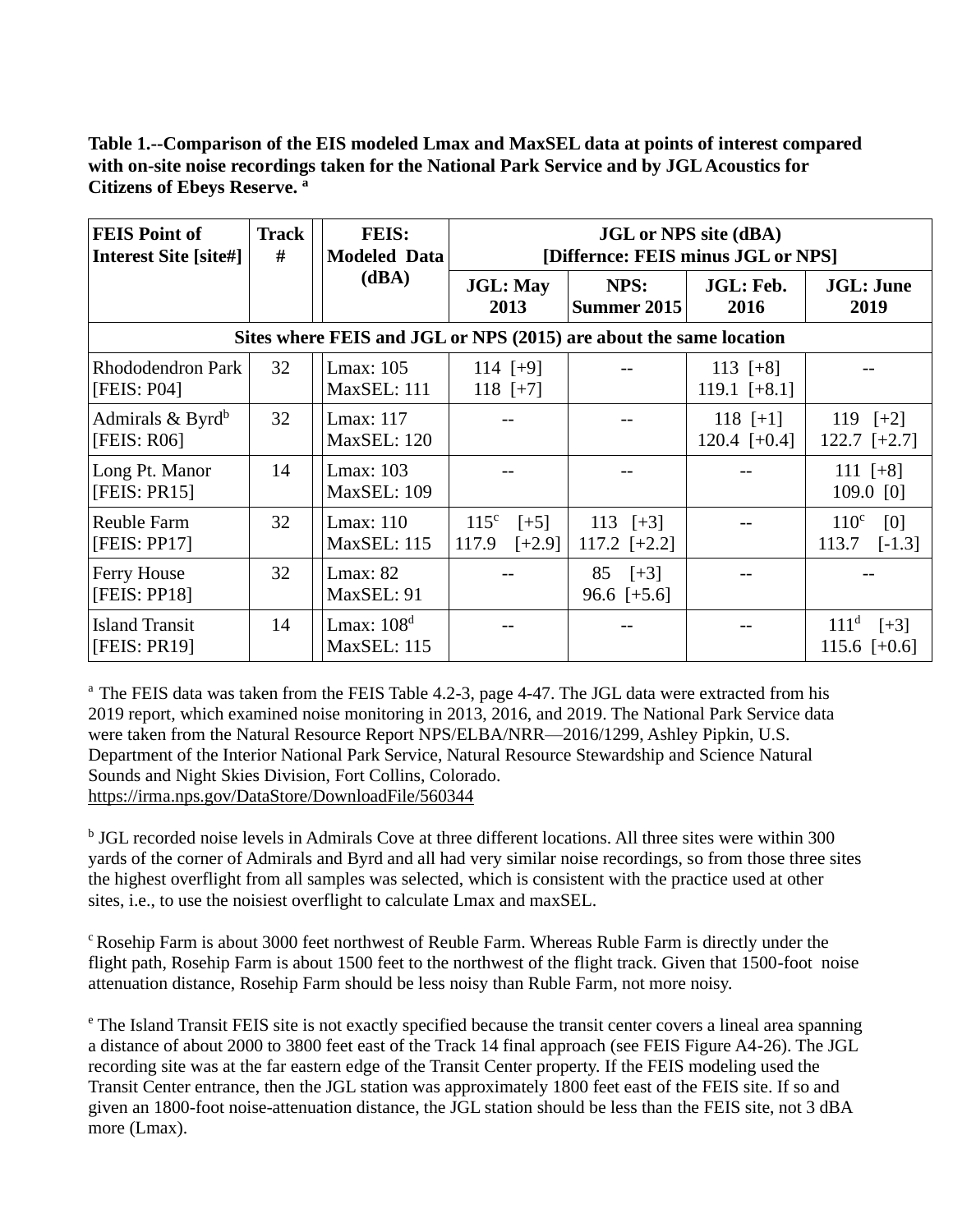## **Error: Events Exceeding 100 dBA**

We also compared the JGL/NPS on-site data with FEIS modeled counts of times when noise levels at FEIS points of interest would exceed 100 dBA. That comparison is presented in Table 2. Based on the ROD there will be 24,100 annual Growler operations at Outlying Field, or 12,050 overflights, of which there are to be 8435 overflights (70%) on Track 32 and 3615 overflights (30%) on Track 14. Table 2 examines whether the ROD planned operations at the Outlying Field are realistic, and finds they understate the actual Growler noise significantly.

| TABLE 2. --Estimates of the number of annual Growler overflights (incidents) greater than 100  |
|------------------------------------------------------------------------------------------------|
| dBA at FEIS points of interest, as derived by modeling, compared with estimates derived from   |
| JGL Acoustics on-site noise recordings at those sites. The reported NPS data for Reuble's Farm |
| and Ferry House were not available to facilitate such estimates.                               |

| Number of incidents per year of noise levels greater than $(>)$ 100 dB |                                              |                                                                                        |                               |                                                                           |
|------------------------------------------------------------------------|----------------------------------------------|----------------------------------------------------------------------------------------|-------------------------------|---------------------------------------------------------------------------|
| Point of<br>interest                                                   | Navy's<br>modeled<br>projection <sup>a</sup> | <b>Percent of JGL</b><br>overflihts $>100$ dBA as<br>derived from Table 3 <sup>b</sup> | Overflights<br>$>100$ dBA $c$ | <b>Number of incidents</b><br><b>FEIS</b> underestimated<br>and [% error] |
| R <sub>06</sub><br>Admirals &<br><b>Byrd</b>                           | 7,712                                        | Track 32: 99%<br>Track 14: not recorded                                                | 8,351<br>$+ < ?>$             |                                                                           |
|                                                                        |                                              |                                                                                        | Total = $8,351 \leq + ?>$     | $639 \leq + ?$ [error 8% +]                                               |
| R <sub>19</sub>                                                        | 4,315                                        | Track 32: 80%                                                                          | 6748                          |                                                                           |
| <b>Island Transit</b><br>Center                                        |                                              | Track 14: 18%                                                                          | $+651$                        |                                                                           |
|                                                                        |                                              |                                                                                        | Total = $7399$                | 3084 [error 72%]                                                          |
| P <sub>04</sub>                                                        |                                              | Track 32: 80%                                                                          | 6748                          |                                                                           |
| Rhododendron<br>Park                                                   | 4,315                                        | Track 14: 0%                                                                           | $+0$                          |                                                                           |
|                                                                        |                                              |                                                                                        | Total = $6748$                | 2433 [error 56%]                                                          |
| $[P17]$<br><b>Reuble Farm</b>                                          | 5,606                                        | $\mathbf d$                                                                            | d                             | d                                                                         |

<sup>a</sup> The FEIS estimate is from FEIS Table 4.2-12 (Alternative 2, Scenario A, which is the ROD).

<sup>b</sup> The JGL data were derived from the total number of overflights recorded at that site and the tally of those flights that were at or above 100 dBA, as enumerated from the graph peaks presented for those sites. A graph point that appeared to be within about 0.5 dBA of 100 dBA was rounded to 100 and counted. Also, the arrival flights, which are at a higher elevation, not in the full FCLP pattern, and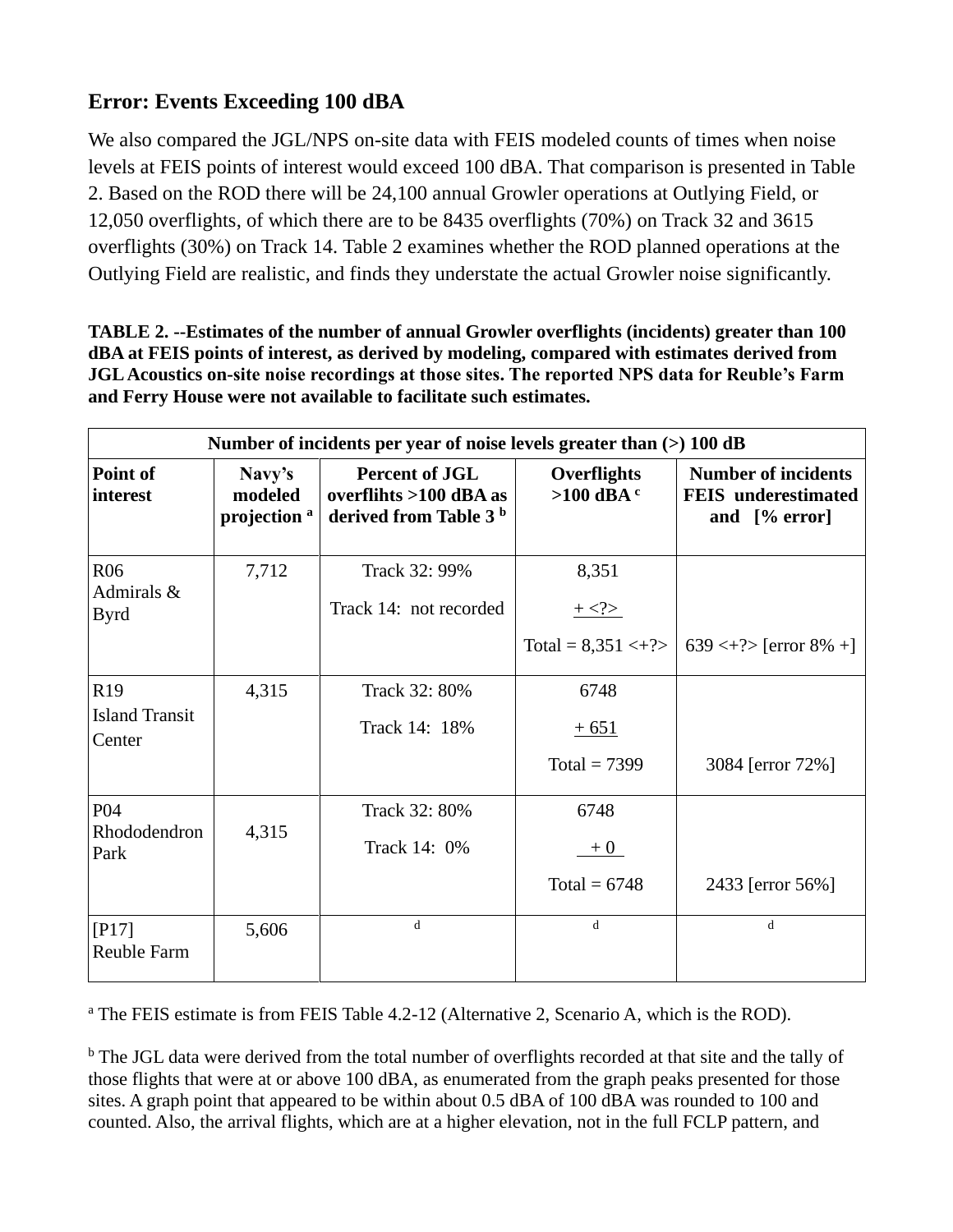hence always quieter, were readily discernible at the start of an FCLP session; they were not counted because the FEIS modeling excluded arrivals in their calculations.

 $\epsilon$ . The percentage of overflights  $>100$  dBA were multiplied by the FEIS projected overflights under the ROD for the Outlying Field (i.e., 12,050), which are to be allocated as 70% on Track 32 (i.e., 8,435) and 30% on Track 14 (i.e., 3,615).

<sup>d</sup> The NPS study did not provide this data. However, because Reuble Farm is directly under Track 32 it should be close to Rhododendron Park, which is about 1500 feet south of the Track 32 but at the takeoff portion of the FCLP pattern. Reubles is under the downwind leg, so jets are higher in the air but directly overhead which exacerbates noise levels compared with off-track Rhododendron. We assign no error value to Reuble but note that clearly 5606 is too low, probably understating the true value by 1000 to 2000 overflights.

## **TABLE 3. --Total number of overflight events recorded by JGL in 2013, 2016, and 2019 by recording site and by track.**

| Site and Date                                  |                | Number of       |                 |                      | Percentage of        |  |  |  |
|------------------------------------------------|----------------|-----------------|-----------------|----------------------|----------------------|--|--|--|
|                                                | Fight<br>Track | <b>Sessions</b> | Total<br>Events | Events<br>$>100$ dBA | Events<br>$>100$ dBA |  |  |  |
|                                                | Rhododendron   |                 |                 |                      |                      |  |  |  |
| May 2013                                       | 32             | 1               | 25              | 20                   | 80%                  |  |  |  |
| June 2019                                      | 14             | 1               | 54              | $\overline{0}$       | 0%                   |  |  |  |
| <b>Keystone</b>                                |                |                 |                 |                      |                      |  |  |  |
| June $2019 + \text{Feb. } 2016$                | 32             | 7.5             | 321             | 317                  | 99%                  |  |  |  |
| June 2019                                      | 14             | $\overline{2}$  | 74              | $\overline{0}$       | 0%                   |  |  |  |
| Admirals/Byrd                                  |                |                 |                 |                      |                      |  |  |  |
| June 2019                                      | 32             | 12              | 551             | 547                  | 99%                  |  |  |  |
| Lockwood/Stark                                 |                |                 |                 |                      |                      |  |  |  |
| June $2019 + \text{Feb. } 2016 +$<br>June 2013 | 32             | 8               | 312             | 292                  | 94%                  |  |  |  |
| June 2019                                      | 14             | $\overline{2}$  | 49              | $\overline{4}$       | 8%                   |  |  |  |
| <b>Island Transit Center</b>                   |                |                 |                 |                      |                      |  |  |  |
| June 2019                                      | 14             | 1.5             | 60              | 11                   | 18%                  |  |  |  |
| May 2013 <sup>a</sup>                          | 32             | a               | a               | a                    | 80%                  |  |  |  |

<sup>a</sup> JGL did not record any Track 32 overflights at the Transit Center but did record Track 32 overflights at the Rhododendron Park, which aligns with the Transit Center, both sites being equidistant from the jet track and at the same location on the track. Rhododendron Park is just to the south of Track 32 and the Transit Center is just to the north, so they are right-hand/left-hand mirror images. Consequently, the